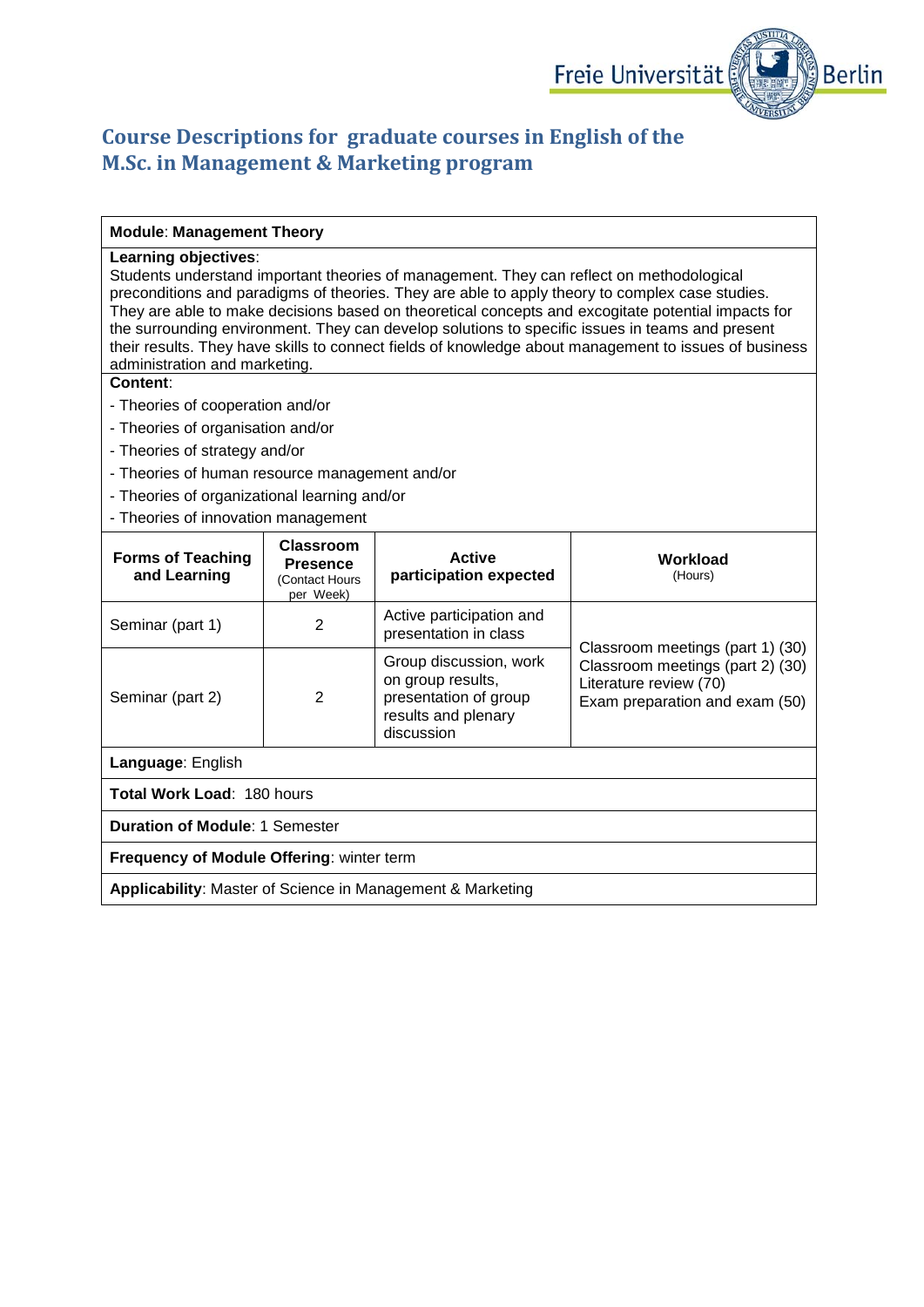#### **Module**: **Marketing Theory**

### **Learning objectives**:

Students understand important theories of marketing. They can reflect on methodological preconditions and paradigms of theories. They are able to apply theory to complex case studies. They are able to make decisions based on theoretical concepts and excogitate potential impacts for the surrounding environment. They can develop solutions to specific issues in teams and present their results. They have skills to connect fields of knowledge about marketing to issues of business administration and management.

- Theories of buyer behaviour and/or
- Theories of business-to-business marketing and/or
- Theories of services marketing and/or
- Theories of logistics and/or
- Theories of E-Commerce

| <b>Forms of Teaching</b><br>and Learning                              | <b>Classroom</b><br><b>Presence</b><br>(Contact Hours<br>per Week) | <b>Active</b><br>participation expected                                                                   | Workload<br>(Hours)                                                                                                              |
|-----------------------------------------------------------------------|--------------------------------------------------------------------|-----------------------------------------------------------------------------------------------------------|----------------------------------------------------------------------------------------------------------------------------------|
| Seminar (part 1)                                                      | 2                                                                  | Active participation and<br>presentation in class                                                         |                                                                                                                                  |
| Seminar (part 2)                                                      | 2                                                                  | Group discussion, work<br>on group results,<br>presentation of group<br>results and plenary<br>discussion | Classroom meetings (part 1) (30)<br>Classroom meetings (part 2) (30)<br>Literature review (70)<br>Exam preparation and exam (50) |
| Language: English                                                     |                                                                    |                                                                                                           |                                                                                                                                  |
| Total Work Load: 180 hours                                            |                                                                    |                                                                                                           |                                                                                                                                  |
| <b>Duration of Module: 1 Semester</b>                                 |                                                                    |                                                                                                           |                                                                                                                                  |
| <b>Frequency of Module Offering: winter term</b>                      |                                                                    |                                                                                                           |                                                                                                                                  |
| <b>Applicability: Master of Science in Management &amp; Marketing</b> |                                                                    |                                                                                                           |                                                                                                                                  |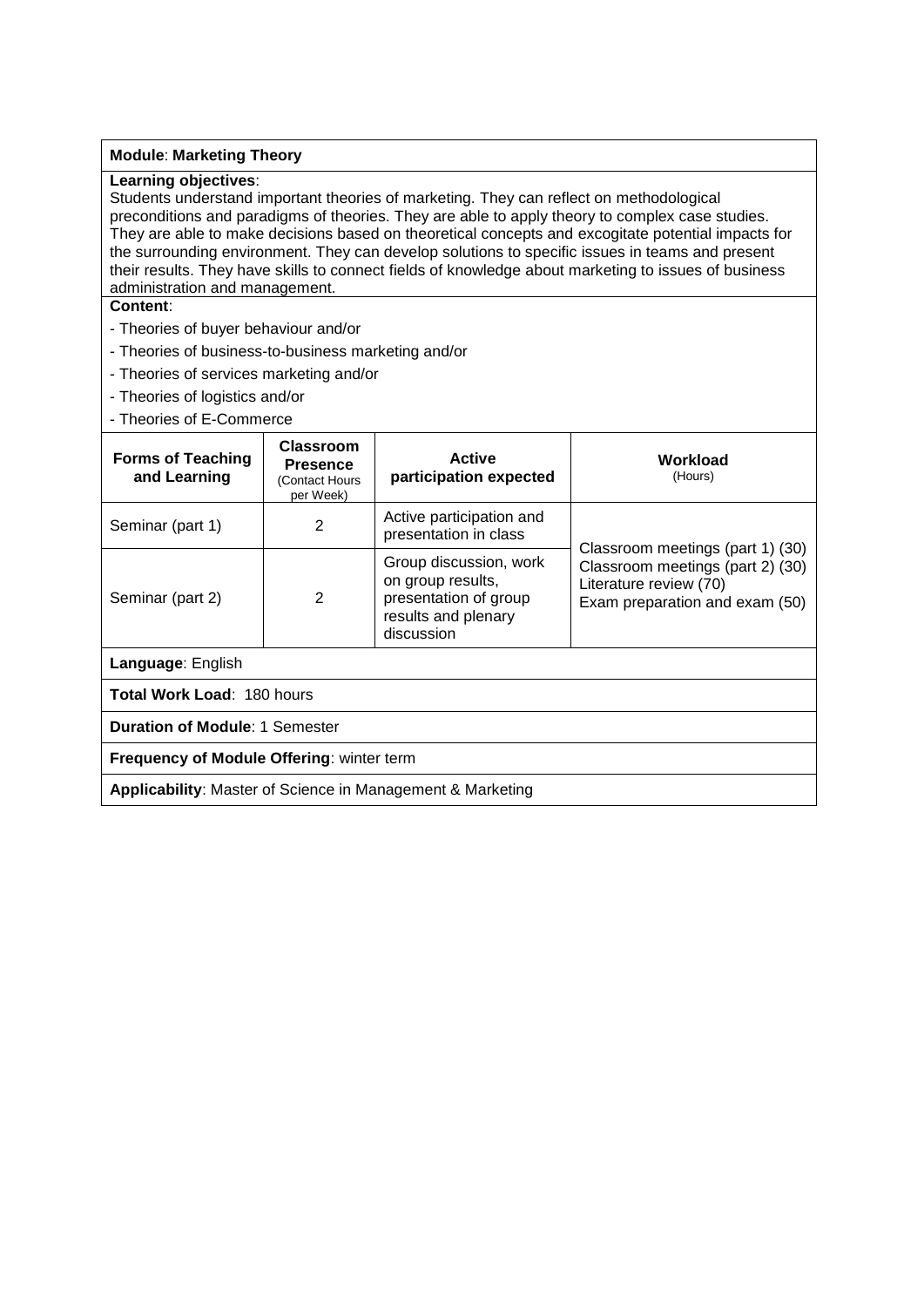### **Module**: **Management Case Study Seminar**

### **Learning objectives**:

Students achieve knowledge on typical management problems. They can independently develop solutions on a methodological basis. Papers on theoretic and methodological basics will help to understand the specific problems and to use a methodic approach. Students can develop within group discussion solutions for cases studies. They will present their results in a plenary discussion. The students will achieve or enhance their capabilities to properly use their management knowledge for specified problems and to prepare, to describe and illustrate complex management issues in a structured way.

- Case studies on corporate culture and/or
- Case studies on leadership and/or
- Case studies on organizational culture and/or
- Case studies on organizational teams and/or
- Case studies on innovation management and/or
- Case studies on organizational identity.

| <b>Forms of Teaching</b><br>and Learning                          | Classroom<br><b>Presence</b><br>(Contact Hours<br>per Week) | <b>Active</b><br>participation expected                                                                   | Workload<br>(Hours)                                                                                              |
|-------------------------------------------------------------------|-------------------------------------------------------------|-----------------------------------------------------------------------------------------------------------|------------------------------------------------------------------------------------------------------------------|
| Seminar (part 1)                                                  | 2                                                           | Paper presentation                                                                                        | Classroom meetings (part 1) (30)                                                                                 |
| Seminar (part 2)                                                  |                                                             | Group discussion, work<br>on group results,<br>presentation of group<br>results and plenary<br>discussion | Classroom meetings (part 2) (15)<br>Literature review, writing of the<br>paper and presenting the paper<br>(135) |
| Language: English                                                 |                                                             |                                                                                                           |                                                                                                                  |
| Total Work Load: 180 hours                                        |                                                             |                                                                                                           |                                                                                                                  |
| <b>Duration of Module: 1 Semester</b>                             |                                                             |                                                                                                           |                                                                                                                  |
| <b>Frequency of Module Offering: winter term</b>                  |                                                             |                                                                                                           |                                                                                                                  |
| <b>Applicability:</b> Master of Science in Management & Marketing |                                                             |                                                                                                           |                                                                                                                  |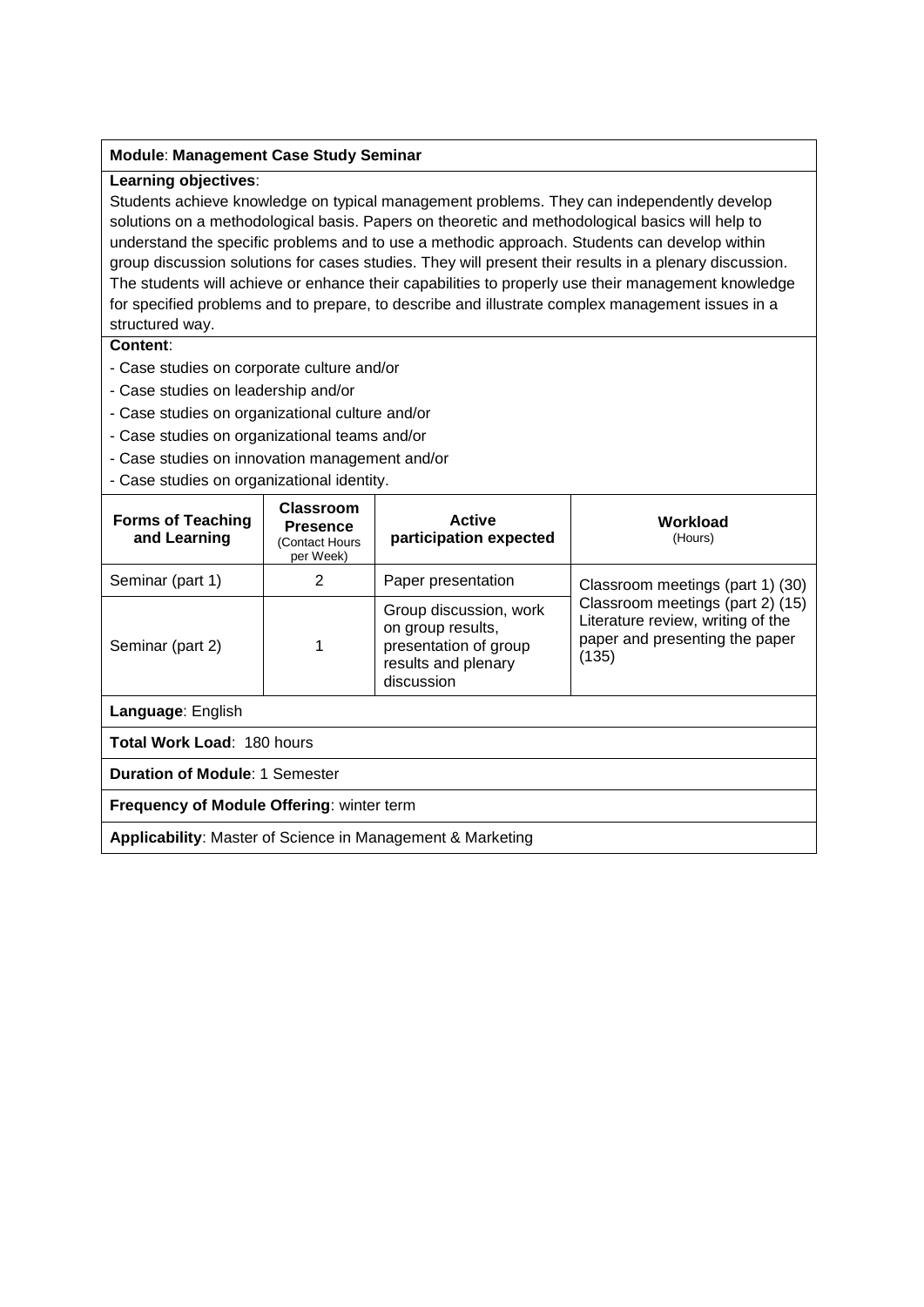#### **Module**: **Marketing Case Study Seminar**

### **Learning objectives**:

Students achieve knowledge on typical marketing problems. They can independently develop solutions on a methodological basis. Papers on theoretic and methodological basics will help to understand the specific problems and to use a methodic approach. Students can develop within group discussion solutions for cases studies. They will present their results in a plenary discussion. By that the students will achieve or enhance their capabilities to properly use their marketing knowledge for specified problems and to prepare, to describe and illustrate complex marketing issues in a structured way.

- Case studies on consumer marketing and/or
- Case studies on business-to-business marketing and/or
- Case studies on services marketing and/or
- Marketing business game

| <b>Forms of Teaching</b><br>and Learning                              | Classroom<br><b>Presence</b><br>(Contact Hours<br>per Week) | <b>Active</b><br>participation expected                                                                   | Workload<br>(Hours)                                                                                              |
|-----------------------------------------------------------------------|-------------------------------------------------------------|-----------------------------------------------------------------------------------------------------------|------------------------------------------------------------------------------------------------------------------|
| Seminar (part 1)                                                      | 2                                                           | Paper presentation                                                                                        | Classroom meetings (part 1) (30)                                                                                 |
| Seminar (part 2)                                                      |                                                             | Group discussion, work<br>on group results,<br>presentation of group<br>results and plenary<br>discussion | Classroom meetings (part 2) (15)<br>Literature review, writing of the<br>paper and presenting the paper<br>(135) |
| Language: English                                                     |                                                             |                                                                                                           |                                                                                                                  |
| <b>Total Work Load: 180 hours</b>                                     |                                                             |                                                                                                           |                                                                                                                  |
| <b>Duration of Module: 1 Semester</b>                                 |                                                             |                                                                                                           |                                                                                                                  |
| <b>Frequency of Module Offering: winter term</b>                      |                                                             |                                                                                                           |                                                                                                                  |
| <b>Applicability: Master of Science in Management &amp; Marketing</b> |                                                             |                                                                                                           |                                                                                                                  |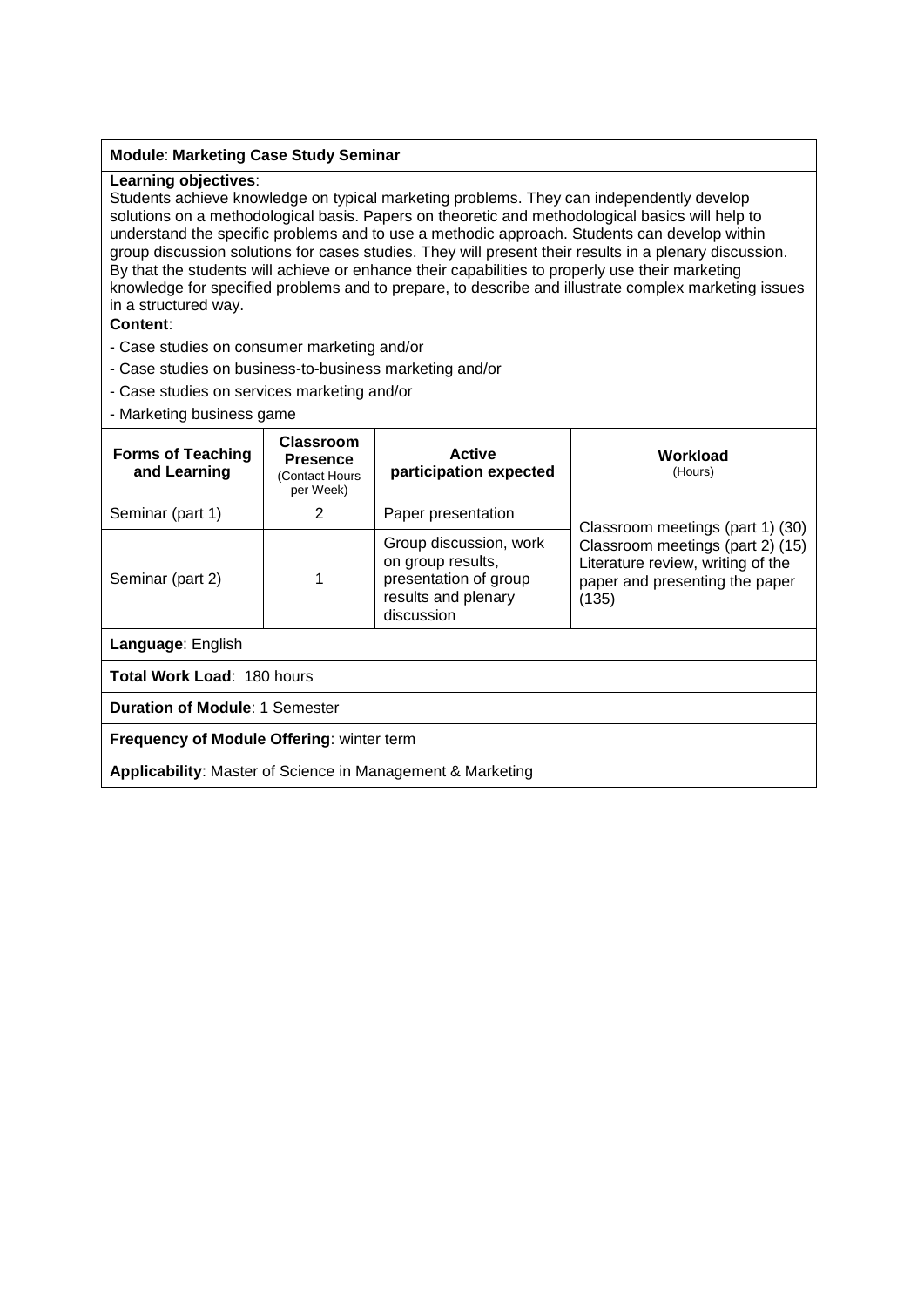



# **Freie Universität Berlin**

# **Master in "Finance, Accounting , Taxation and Supplements" (FACTS)**

### Overview on English‐speaking courses

Contact: Prof. Jochen Bigus (jochen.bigus(at)fu‐berlin.de)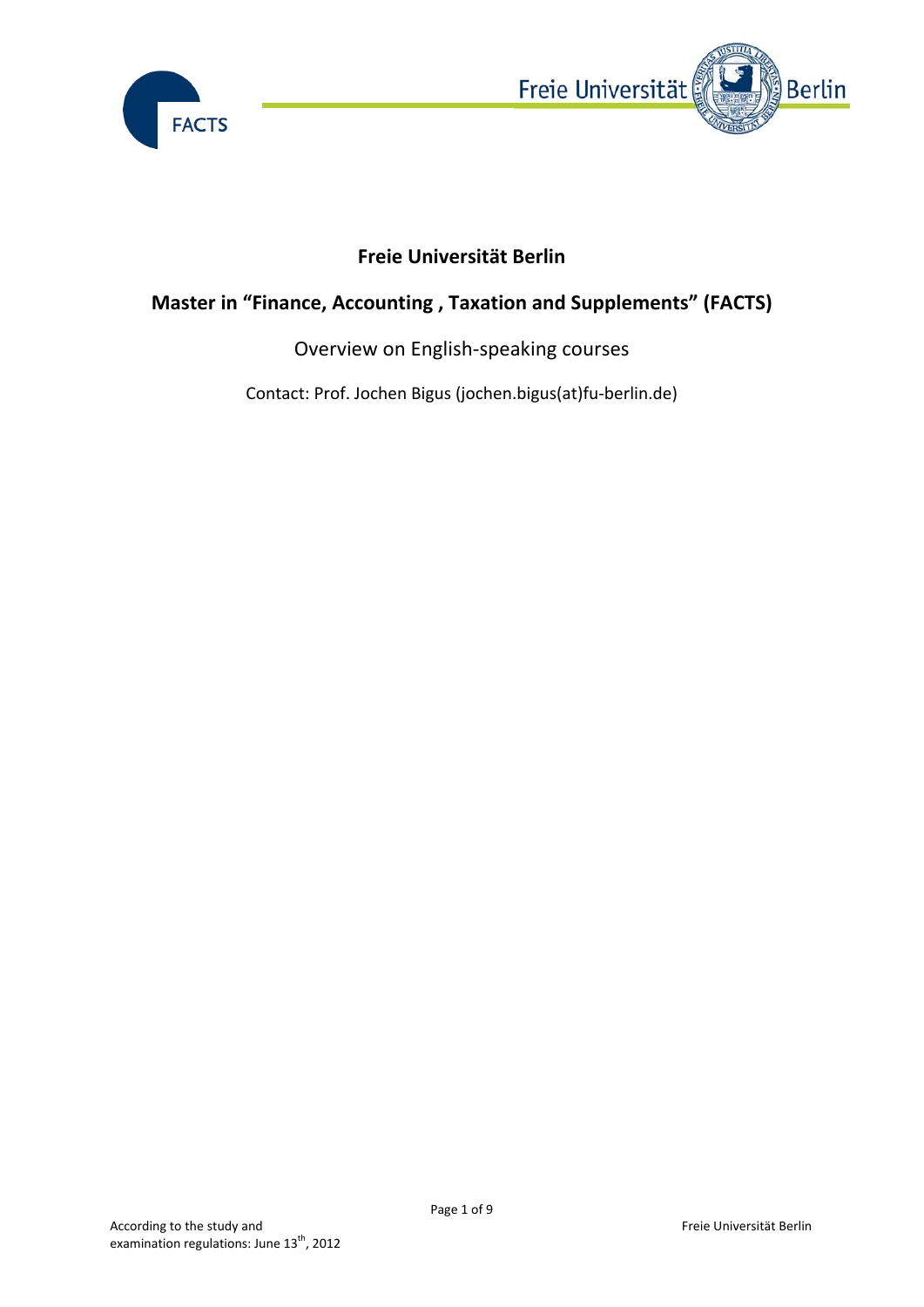



# **Advanced Financial Accounting**

| <b>Eligible for</b>                          | Master of Science in Finance, Accounting, Taxation &<br><b>Supplements (FACTS)</b> |
|----------------------------------------------|------------------------------------------------------------------------------------|
| <b>Responsibility</b>                        | Prof. Dr. Klaus Ruhnke, Prof. Dr. Paul Pronobis                                    |
| Language                                     | English                                                                            |
| <b>Type of module</b>                        | Compulsory course                                                                  |
| <b>ECTS</b>                                  | 6                                                                                  |
| <b>Compulsory and regulary</b><br>attendance | Yes, attendance of 3 hours per week                                                |
| <b>Duration</b>                              | One semester                                                                       |
| <b>Frequency</b>                             | Winter Term (October - December)                                                   |
| <b>Pre-requisites</b>                        | Basic knowledge of International Financial Reporting Standards<br>(IFRS).          |

### **Learnings objectives and course content**

Consolidated and non‐consolidated financial statements and other disclosure requirements according to International Financial Reporting Standards (IFRS). There is an emphasis on the legal perspective of partly complex financial accounting problems. There is seminarial teaching with integrated exercises.Partly taught via an e‐learning system.

| Examination        |              |
|--------------------|--------------|
| Assessment         | Written Fxam |
| <b>Exam Period</b> | December     |
| <b>Duration</b>    | 90 minutes   |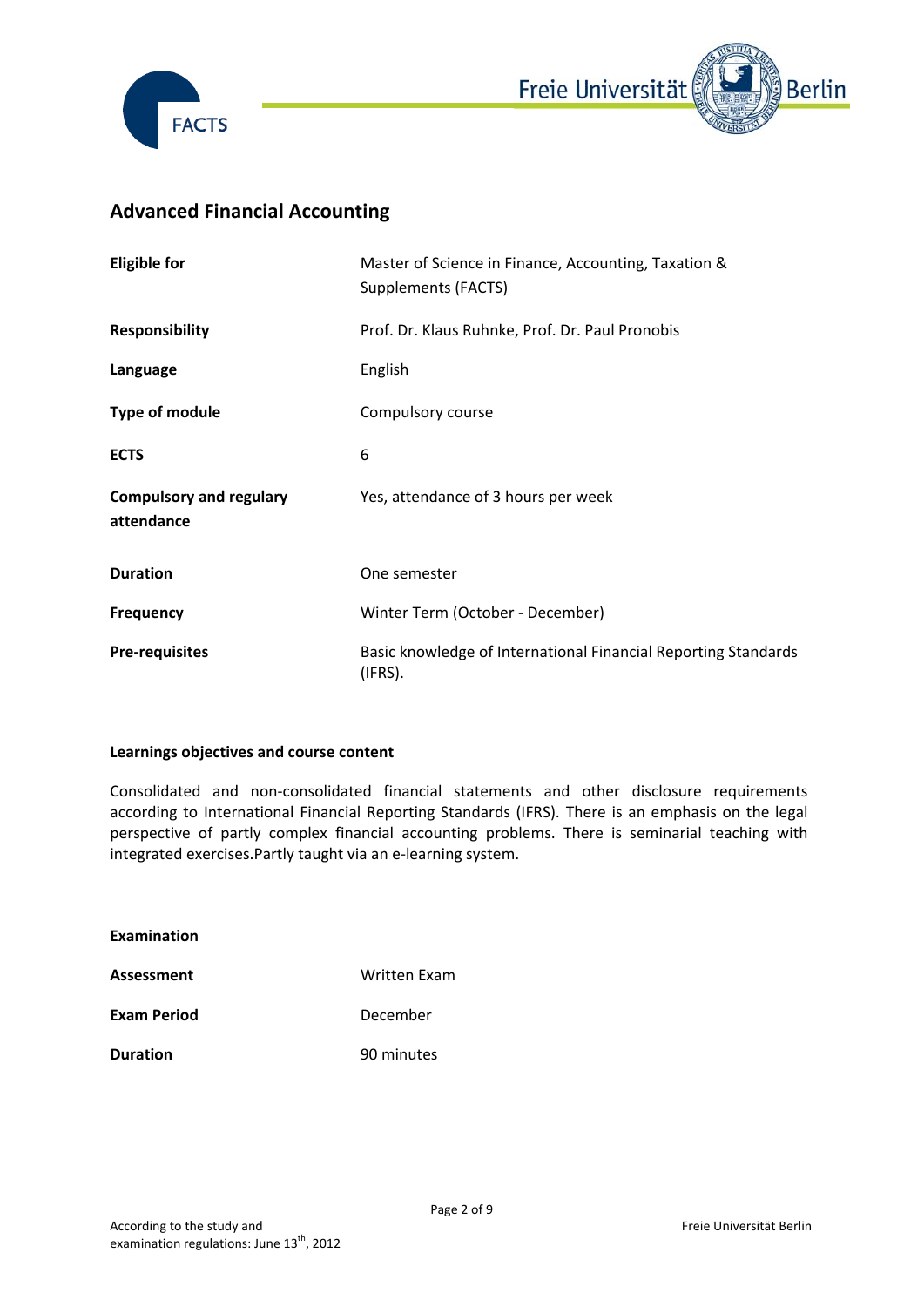



### **Performance Measurement and Incentives**

| <b>Eligible for</b>                          | Master of Science in Finance, Accounting, Taxation &<br>Supplements (FACTS) |
|----------------------------------------------|-----------------------------------------------------------------------------|
| <b>Responsibility</b>                        | Prof. Dr. Jochen Bigus                                                      |
| Language                                     | English                                                                     |
| Type of module                               | Compulsory course, attendance of 3 hours per week                           |
| <b>ECTS</b>                                  | 6                                                                           |
| <b>Compulsory and regulary</b><br>attendance | Yes                                                                         |
| <b>Duration</b>                              | One semester                                                                |
| <b>Frequency</b>                             | Winter Term (October - December)                                            |
| <b>Pre-requisites</b>                        | Basic knowledge of managerial accounting                                    |

### **Learnings objectives and course content**

This course provides an overview on the measurement of value creation in firms. Students will learn which concepts of performance measurement and management incentive systems exist and what are the practical difficulties in motivating managers to use these concepts. The course addresses the following topics: direct and indirect performance measurement, residual income concept, Cash Value Added, bonus pools, Balanced Scorecard and the Capital Asset Pricing Model. There is seminarial teaching with integrated exercises.

| <b>Examination</b> |              |
|--------------------|--------------|
| Assessment         | Written Fxam |
| <b>Exam Period</b> | December     |
| <b>Duration</b>    | 90 minutes   |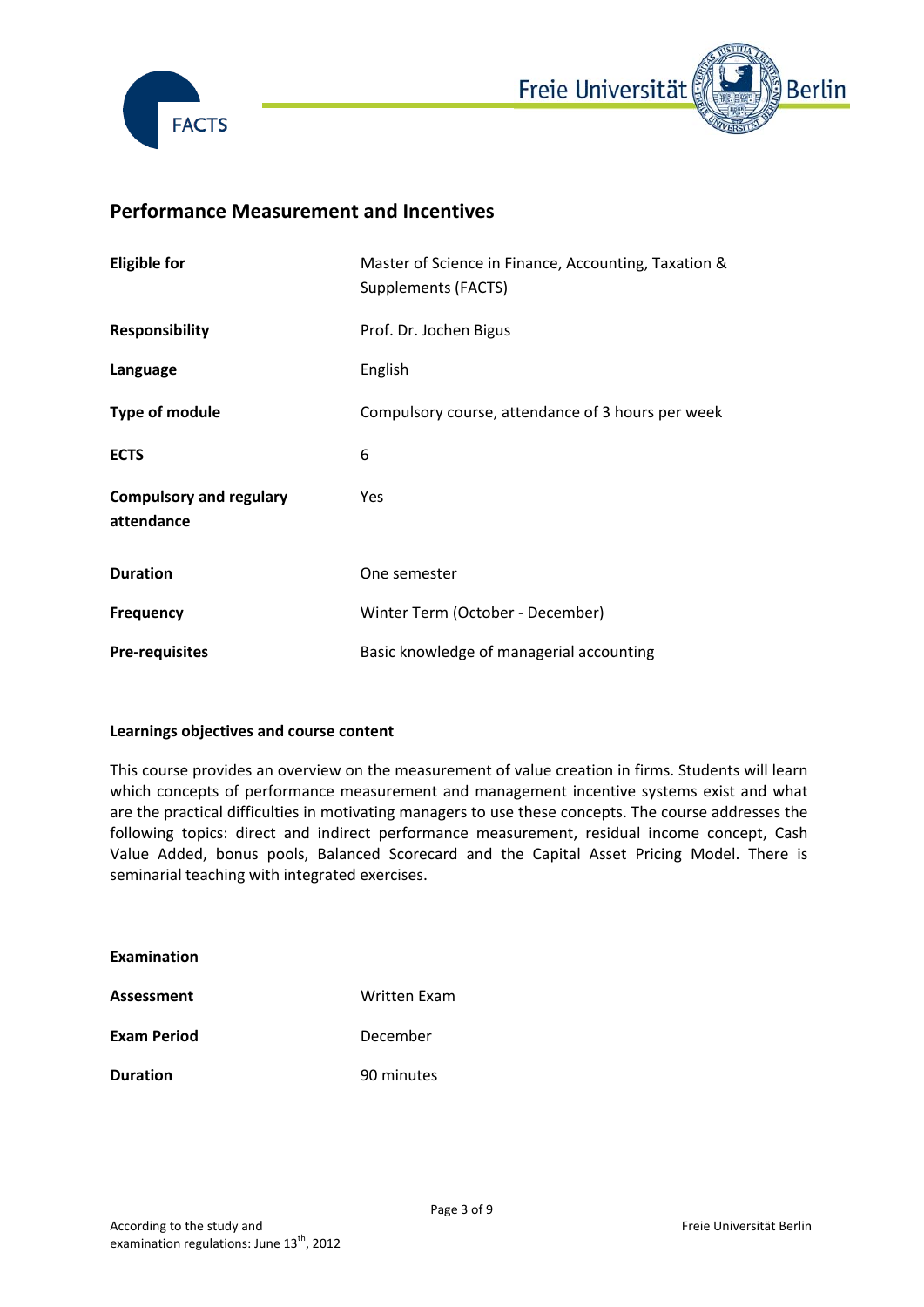



### **Taxes and Corporate Decisions**

| <b>Eligible for</b>                          | Master of Science in Finance, Accounting, Taxation &<br>Supplements (FACTS) |
|----------------------------------------------|-----------------------------------------------------------------------------|
| <b>Responsibility</b>                        | Prof. Dr. Jochen Hundsdoerfer                                               |
| Language                                     | English                                                                     |
| <b>Type of module</b>                        | Compulsory course                                                           |
| <b>ECTS</b>                                  | 6                                                                           |
| <b>Compulsory and regulary</b><br>attendance | Yes, attendance of 4 hours per week.                                        |
| <b>Duration</b>                              | One semester                                                                |
| <b>Frequency</b>                             | Winter Term (October - December)                                            |
| <b>Pre-requisites</b>                        | Basic knowledge of tax accounting.                                          |

### **Learnings objectives and course content**

Tax systems, tax accounting with different legal forms. Effect of tax accounting on corporate decision making (with regard to investment, financing, accounting, headquarter etc.). The course is also suitable for foreign students.

| Examination        |              |
|--------------------|--------------|
| <b>Assessment</b>  | Written Exam |
| <b>Exam Period</b> | December     |
| <b>Duration</b>    | 90 minutes   |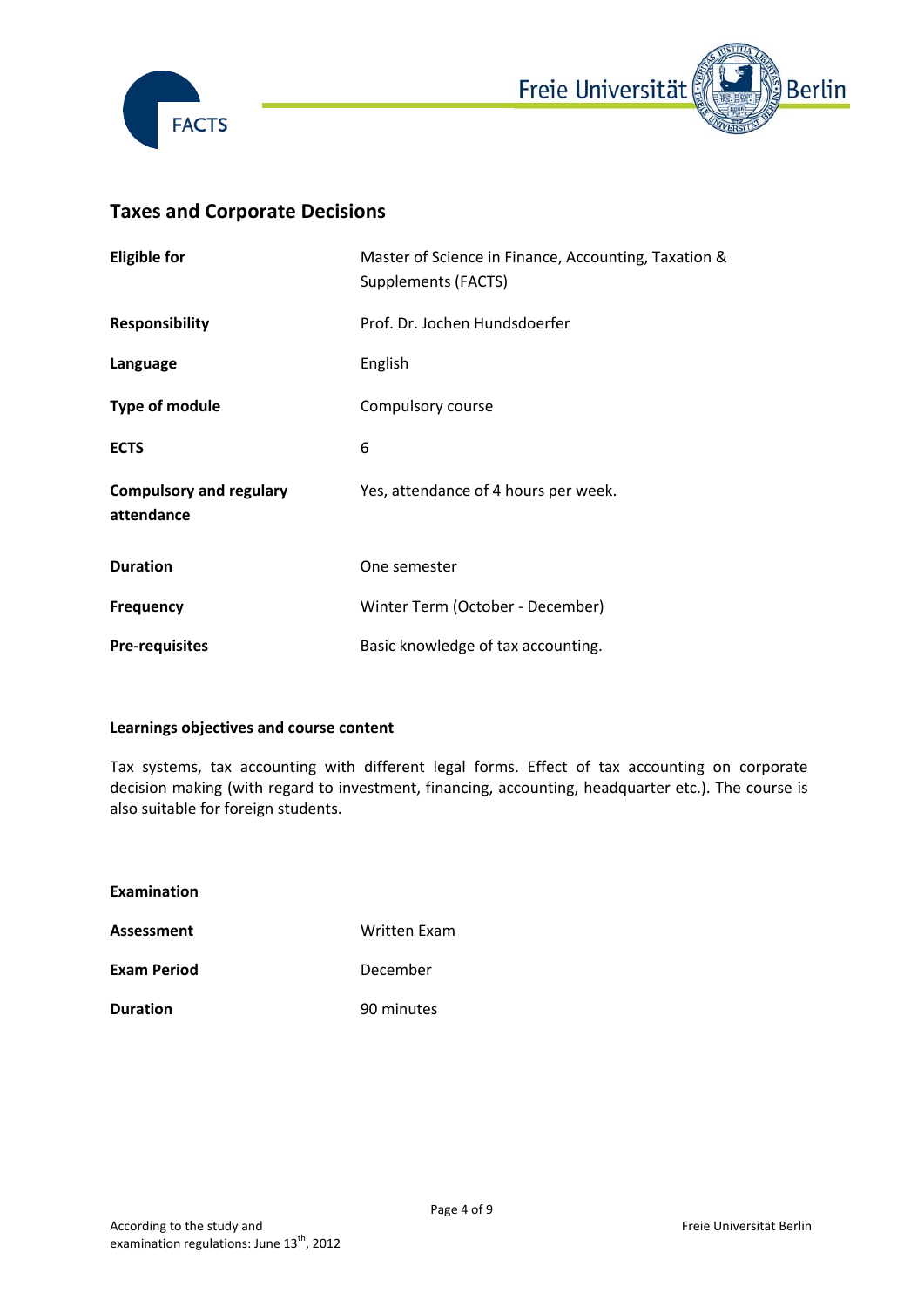



### **Valuation of Derivatives**

| <b>Eligible for</b>                          | Master of Science in Finance, Accounting, Taxation &<br>Supplements (FACTS) |
|----------------------------------------------|-----------------------------------------------------------------------------|
| <b>Responsibility</b>                        | Prof. Dr. Dr. Andreas Löffler, Dr. Jornt Holtman                            |
| Language                                     | English                                                                     |
| Type of module                               | Compulsory course                                                           |
| <b>ECTS</b>                                  | 6                                                                           |
| <b>Compulsory and regulary</b><br>attendance | Yes, attendance of 3 hours per week.                                        |
| <b>Duration</b>                              | One semester                                                                |
| <b>Frequency</b>                             | Winter Term (October - December)                                            |
| <b>Pre-requisites</b>                        | Basic knowledge of valuiation theory.                                       |

### **Learnings objectives and course content**

The course deals with the valuation of derivative financial instruments in theory and practice, e.g. of futures, forwards and the most important types of options.

- **Examination**
- **Assessment** Written Exam
- **Exam Period** December
- **Duration** 60 minutes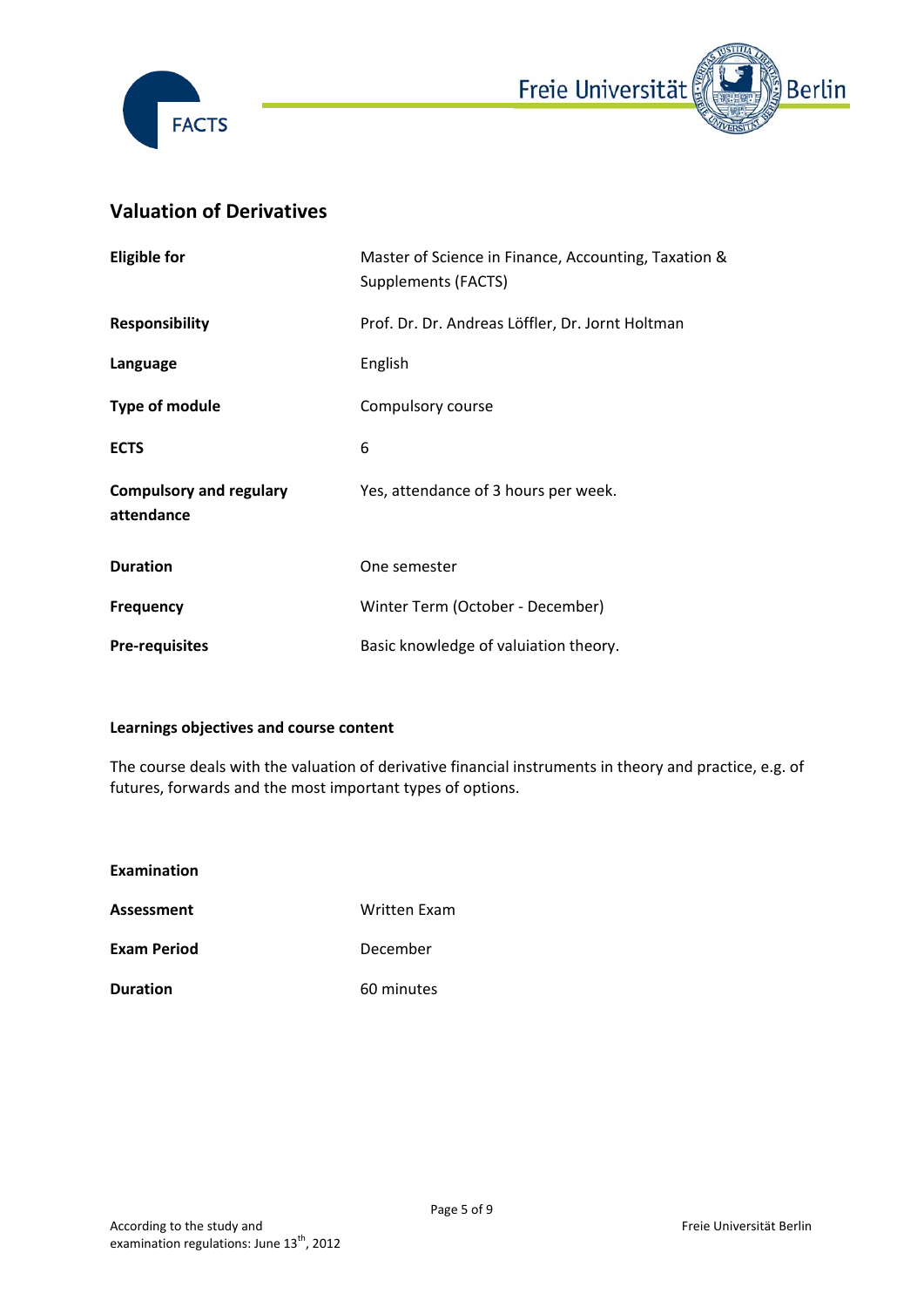



# **Research Methods in Finance and Accounting**

| <b>Eligible for</b>                          | Master of Science in Finance, Accounting, Taxation &<br>Supplements (FACTS) |
|----------------------------------------------|-----------------------------------------------------------------------------|
| <b>Responsibility</b>                        | Prof. Dr. Daniela Lorenz, Prof. Dr. Paul Pronobis                           |
| Language                                     | English                                                                     |
| Type of module                               | Elective course                                                             |
| <b>ECTS</b>                                  | 6                                                                           |
| <b>Compulsory and regulary</b><br>attendance | Yes, attendance of 3 hours per week                                         |
| <b>Duration</b>                              | One semester                                                                |
| <b>Frequency</b>                             | Winter Term (October - December)                                            |
| <b>Pre-requisites</b>                        | Basic knowledge of statistics.                                              |

### **Learnings objectives and course content**

Students get acquainted with the basic econometric tools used in empirical research in finance and accounting. Students will be able to properly assess the research design and results of empirical research studies. Moreover, they are meant to conduct a study on their own in the PC lab.

| Examination        |              |
|--------------------|--------------|
| Assessment         | Written exam |
| <b>Exam Period</b> | December     |
| <b>Duration</b>    | 90 minutes   |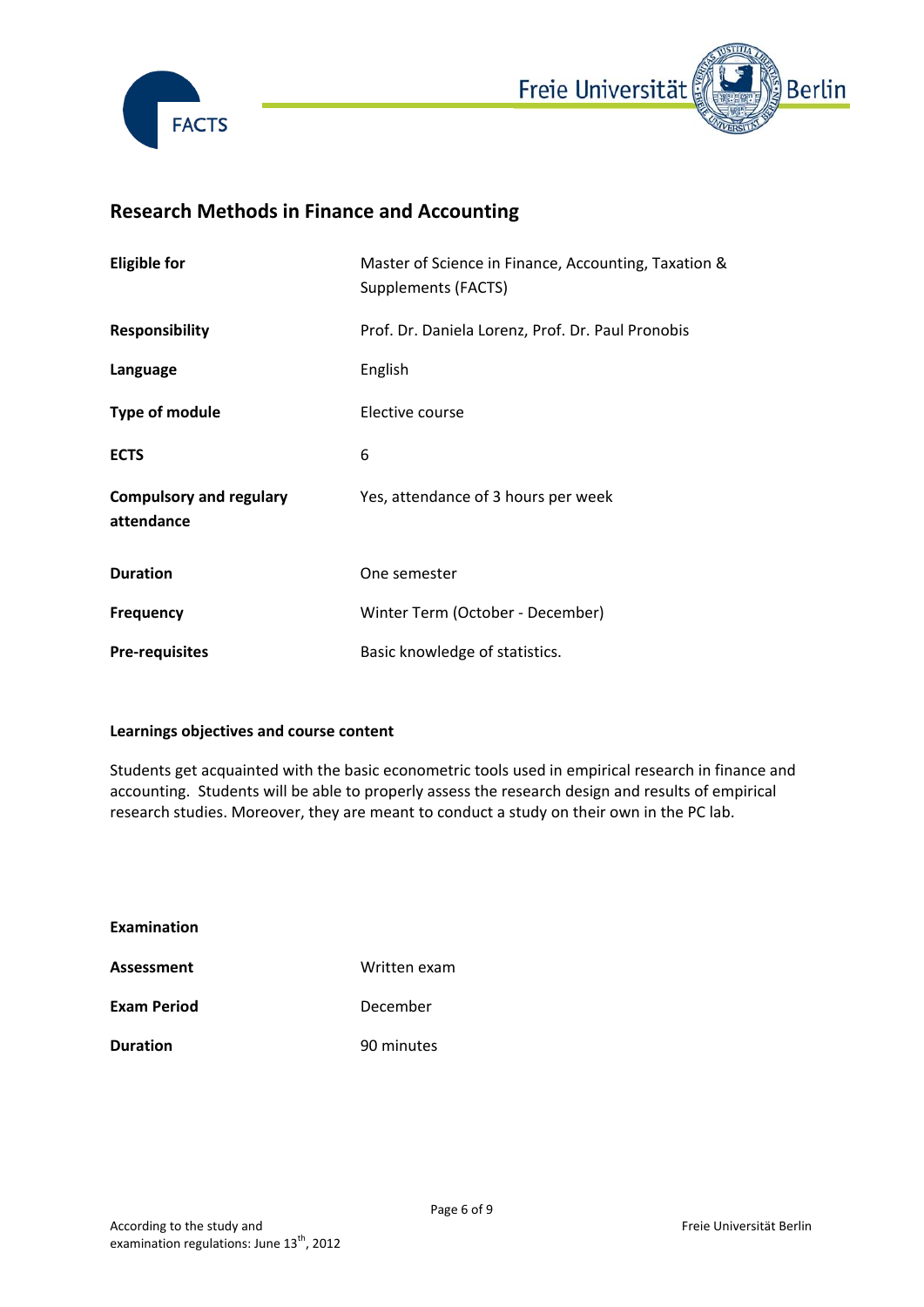



### **Audit Practice**

| <b>Eligible for</b>                          | Master of Science in Finance, Accounting, Taxation &<br>Supplements (FACTS)                                                                                                                                  |
|----------------------------------------------|--------------------------------------------------------------------------------------------------------------------------------------------------------------------------------------------------------------|
| <b>Responsibility</b>                        | Prof. Dr. Joachim Schindler, Dr. Markus Kronner                                                                                                                                                              |
| Language                                     | English                                                                                                                                                                                                      |
| <b>Type of module</b>                        | Elective course                                                                                                                                                                                              |
| <b>ECTS</b>                                  | 6                                                                                                                                                                                                            |
| <b>Compulsory and regulary</b><br>attendance | Yes; attendance of 3 hours per week.                                                                                                                                                                         |
| <b>Duration</b>                              | One semester                                                                                                                                                                                                 |
| <b>Frequency</b>                             | Winter Term (October - February)                                                                                                                                                                             |
| <b>Pre-requisites</b>                        | None. Enrolment for the "Advanced Financial Accounting"<br>module or a similar course is however strongly recommended.<br>Furthermore, concurrent enrolment for the "Auditing" module<br>is also recommended |

### **Learnings objectives and course content**

Introduction, the market for assurance services, the objectives of the annual audit, the audit process, including client acceptance and planning an audit, control evaluation, substantive procedures, selected audit areas, completing the audit, special features of auditing consolidated financial statements, documentation and reporting.

| Examination        |              |
|--------------------|--------------|
| Assessment         | Written exam |
| <b>Exam Period</b> | December     |
| <b>Duration</b>    | 90 minutes   |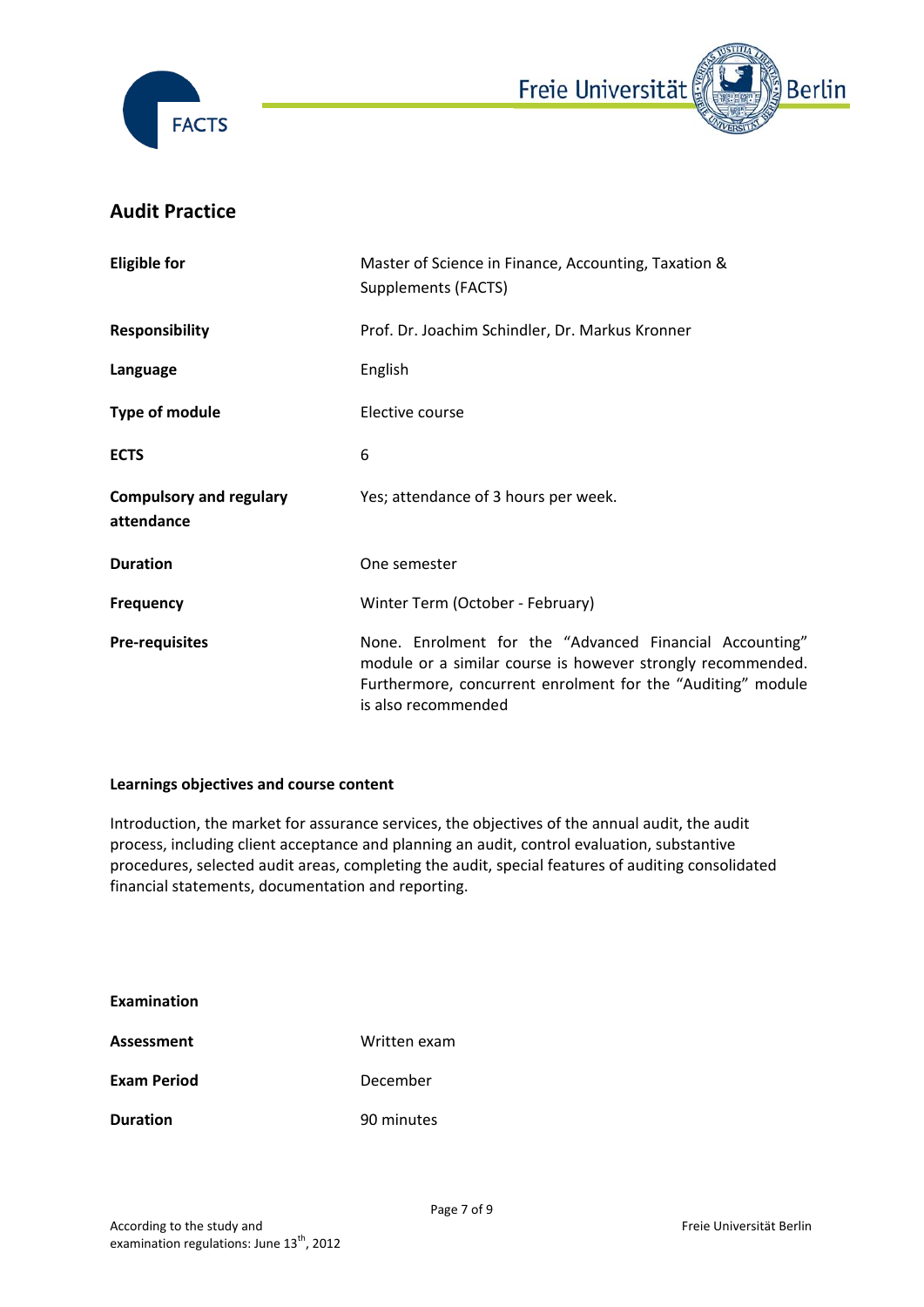



# **Seminar in Accounting and Auditing**

| <b>Eligible for</b>                          | Master of Science in Finance, Accounting, Taxation &<br>Supplements (FACTS) |
|----------------------------------------------|-----------------------------------------------------------------------------|
| <b>Responsibility</b>                        | Prof. Dr. Klaus Ruhnke                                                      |
| Language                                     | English or German                                                           |
| Type of module                               | Elective course                                                             |
| <b>ECTS</b>                                  | 6                                                                           |
| <b>Compulsory and regulary</b><br>attendance | Yes; attendance of 3 hours per week.                                        |
| <b>Duration</b>                              | One semester                                                                |
| <b>Frequency</b>                             | Winter Term (October - February)                                            |
| <b>Pre-requisites</b>                        | Basic knowledge of financial accounting.                                    |

### **Learnings objectives and course content**

Current issues in auditing and financial accounting. Students are required to write and present a seminar thesis.

| <b>Examination</b> |                                                                                    |
|--------------------|------------------------------------------------------------------------------------|
| Assessment         | Written assignment (15-20 pages), presentation and discussion<br>of the assignment |
| <b>Duration</b>    | 40 minutes (Presentation)                                                          |